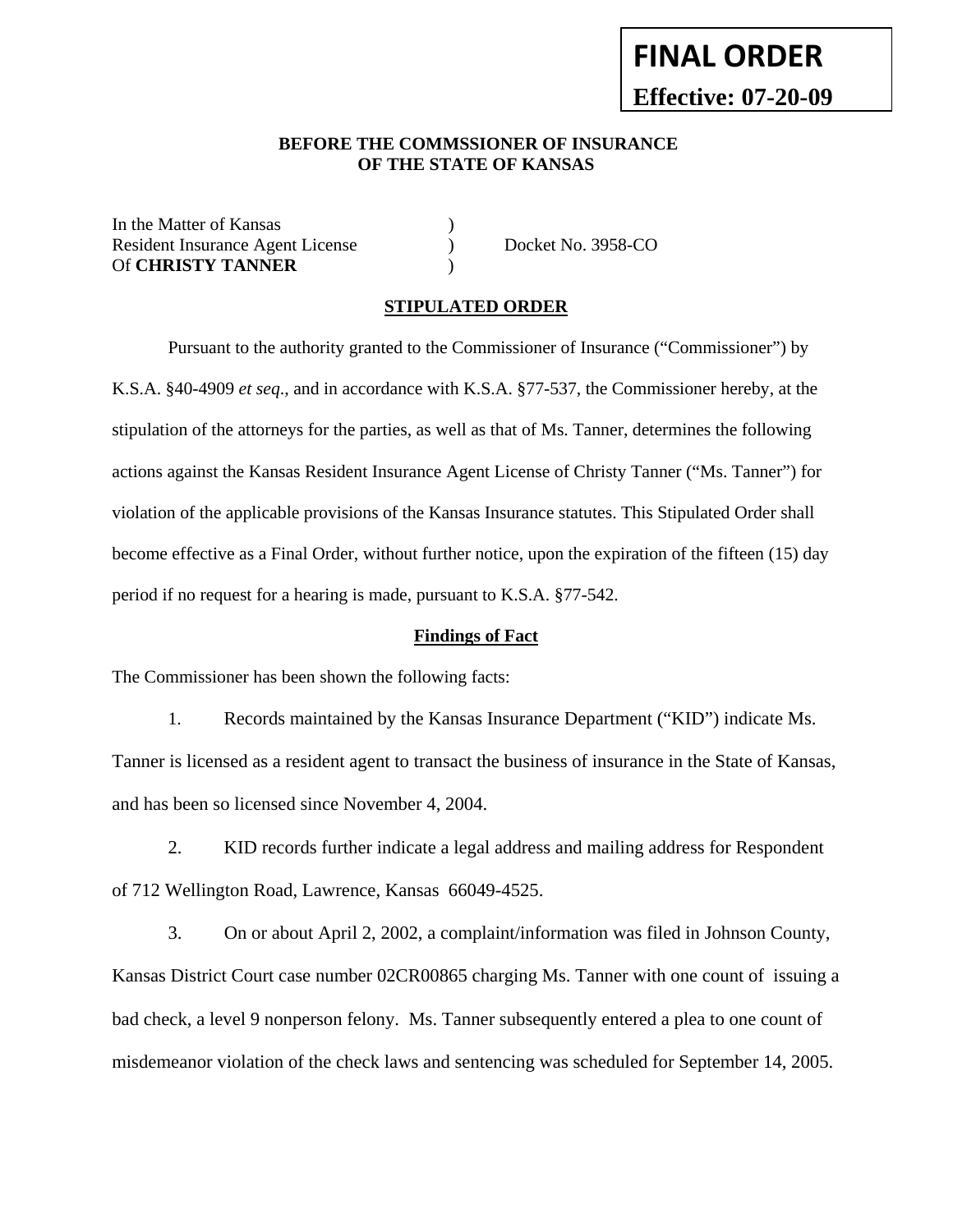4. Sentencing in the matter was held on September 14, 2005. At that time Ms.

Tanner was sentenced to 9 (nine) months in county jail. That sentence was suspended and Ms.

Tanner was placed on 24 months supervised probation.

5. As a part of the above stated probation, Ms. Tanner was ordered to pay restitution

in the amount of Fourteen Thousand Three Hundred Thirty Seven Dollars and Twenty Six Cents

(\$14,337.26). Said probation, and restitution, is still not completed.

6. As stated above, between the time of the filing of the complaint/information and

the time of sentencing, Ms. Tanner applied for and was granted a resident insurance agent's

license.

7. At no time has Ms. Tanner notified KID about her conviction of a misdemeanor.

## **Applicable Law**

8. K.S.A. 40-4909 states, in pertinent part:

(a) The commissioner may deny, suspend, revoke or refuse renewal of any license issued under this act if the commissioner finds that the applicant or license holder has:

(2) Violated:

(A) Any provision of chapter 40 of the Kansas Statutes Annotated, and amendments thereto, or any rule and regulation promulgated thereunder; (6) Been convicted of a misdemeanor or felony; and

(8) Used any fraudulent, coercive or dishonest practice, or demonstrated any incompetence, untrustworthiness or financial irresponsibility in the conduct of business in this state or elsewhere.

9. K.A.R. 40-7-9 states, in pertinent part:

Each person licensed in this state as an insurance agent shall report the following to the commissioner of insurance within 30 days of occurrence:

(d) all details of any conviction of a misdemeanor or felony.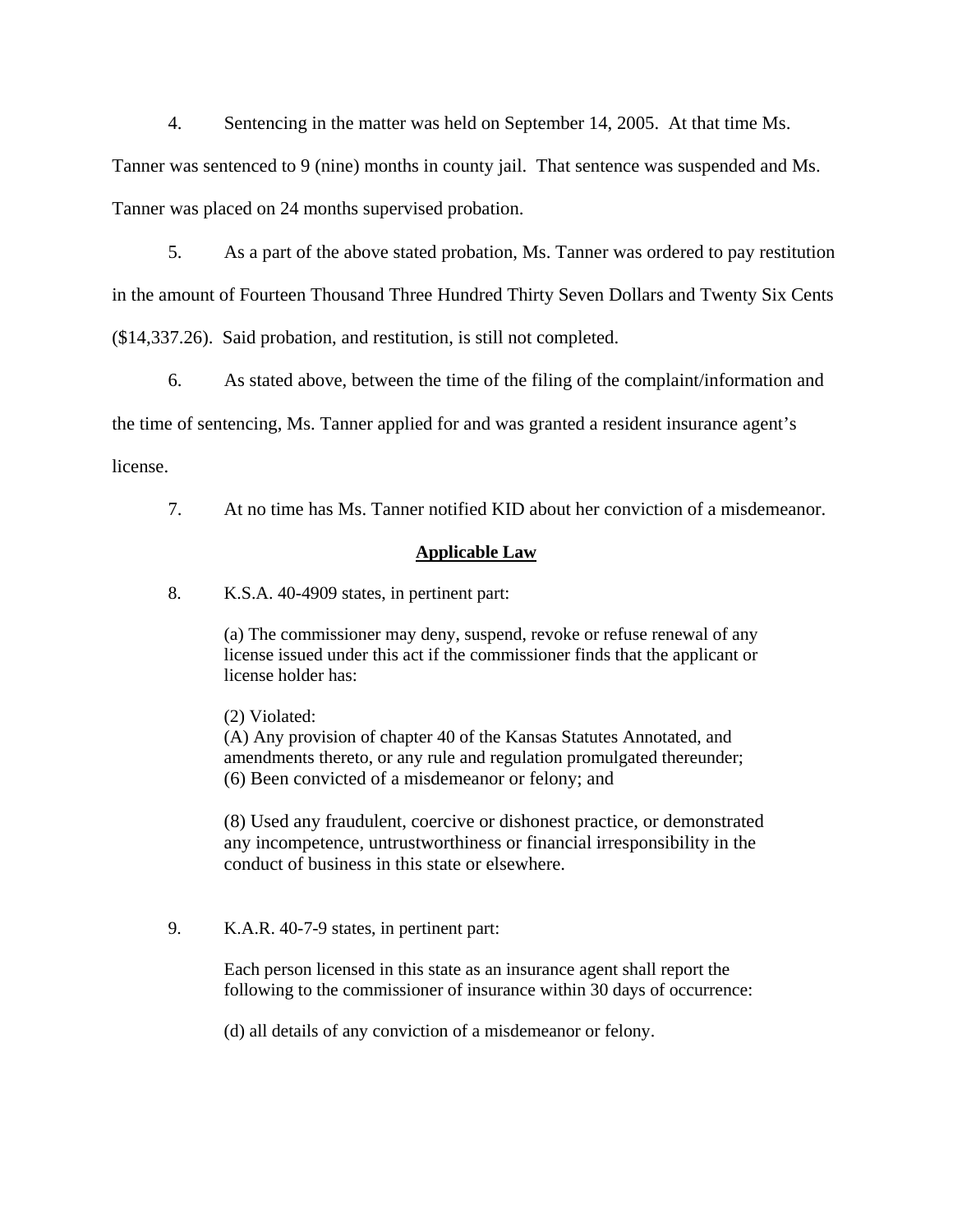#### **Conclusions of Law**

Based on the Findings of Fact enumerated above in Paragraphs #1 through #7 and the Applicable Law above:

#### **IT IS THEREFORE ORDERED BY THE COMMISSIONER OF INSURANCE:**

 1. Ms. Tanner was convicted of a misdemeanor and did not report it, in violation of K.A.R. 40-7-9.

 2. Ms. Tanner owes considerable restitution because of the conviction, showing financial irresponsibility, in violation of K.S.A. 40-4909(a)(8).

 3. The parties agree and stipulate that Ms. Tanner's license to sell insurance in the State of Kansas is suspended. Said license shall be suspended until such time as Ms. Tanner proffers to the Producer's Division of KID proof of her satisfaction of the terms of her probation and satisfies the Commissioner that, during said voluntary suspension, she has complied with K.S.A. 40-4909. At the time of Ms. Tanner's proffer, if the proof is acceptable to the Producer's Division and the Commissioner finds no violation of K.S.A. 40-4909, Ms. Tanner's license to sell insurance in the State of Kansas shall be reinstated.

#### **NOTICE OF RIGHTS**

Christy Tanner ("Ms. Tanner") is entitled to a hearing pursuant to K.S.A. 77-537, the Kansas administrative Procedure Act. If Ms. Tanner desires a hearing, the company must file a written request for a hearing with:

John W. Campbell, General Counsel Kansas Insurance Department 420 S.W. 9th Street Topeka, Kansas 66612

This request must be filed within fifteen (15) days from the date of service of this Order. If Ms. Tanner requests a hearing, the Kansas Insurance Department will notify her of the time and place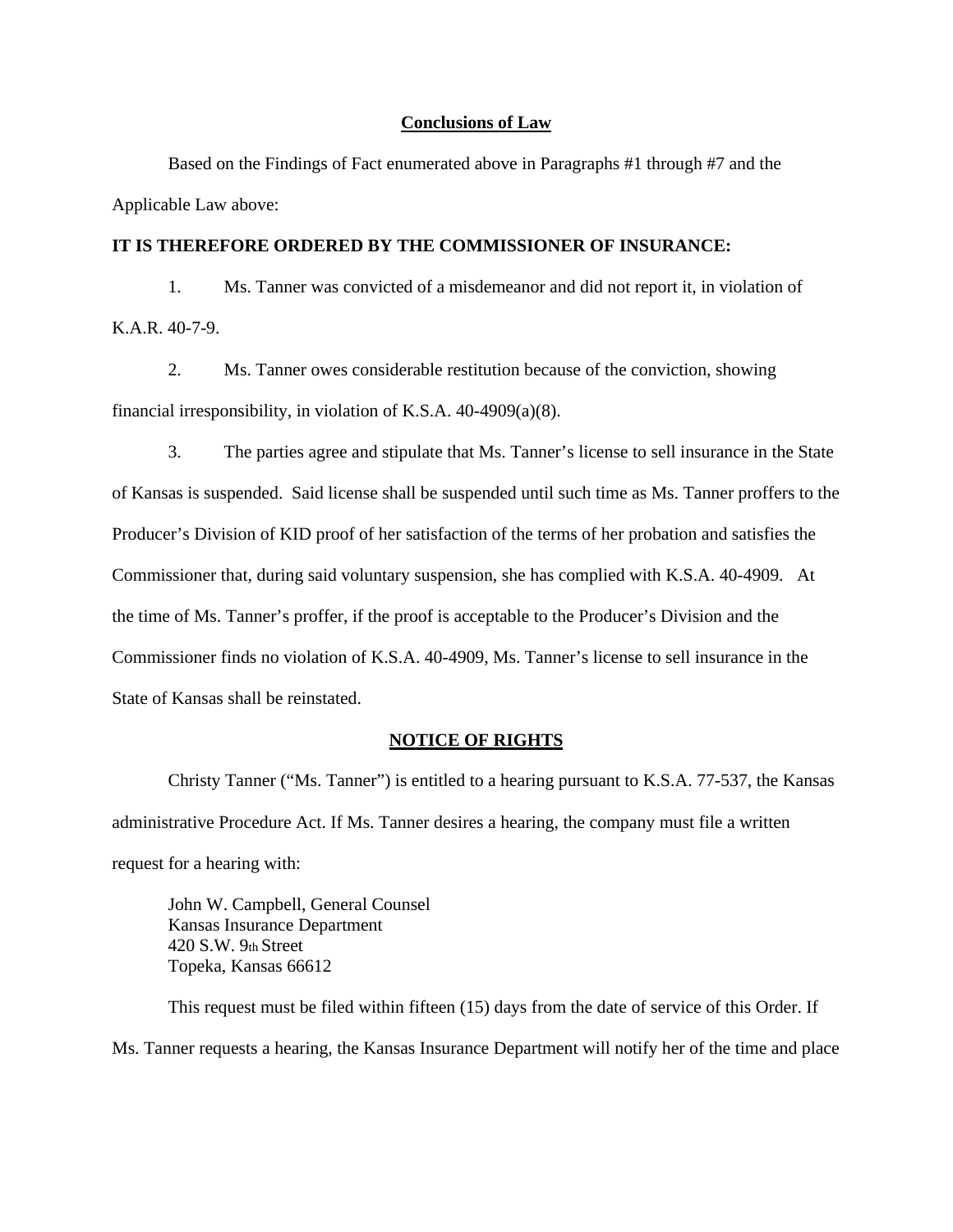of the hearing and information on the procedures, right of representation, and other rights of parties relating to the conduct of the hearing, before commencement of the same.

If a hearing is not requested in the time and manner stated above, this Summary Order shall become effective as a Final Order upon the expiration of time for requesting a hearing, pursuant to K.S.A. 77-613. In the event Ms. Tanner files a petition for judicial review, pursuant to K.S.A. 77- 613(e), the agency officer to be served on behalf of the Kansas Insurance Department is:

John W. Campbell, General Counsel Kansas Insurance Department 420 S.W. 9th Street Topeka, Kansas 66612

# **IT IS SO ORDERED THIS \_\_29th\_\_ DAY OF JUNE, 2009, IN THE CITY OF TOPEKA, COUNTY OF SHAWNEE, STATE OF KANSAS.**



 $\angle$ s/ Sandy Praeger $\angle$ Sandy Praeger Commissioner of Insurance

BY:

 $\Box$ /a/ John W. Campbell

John W. Campbell

General Counsel